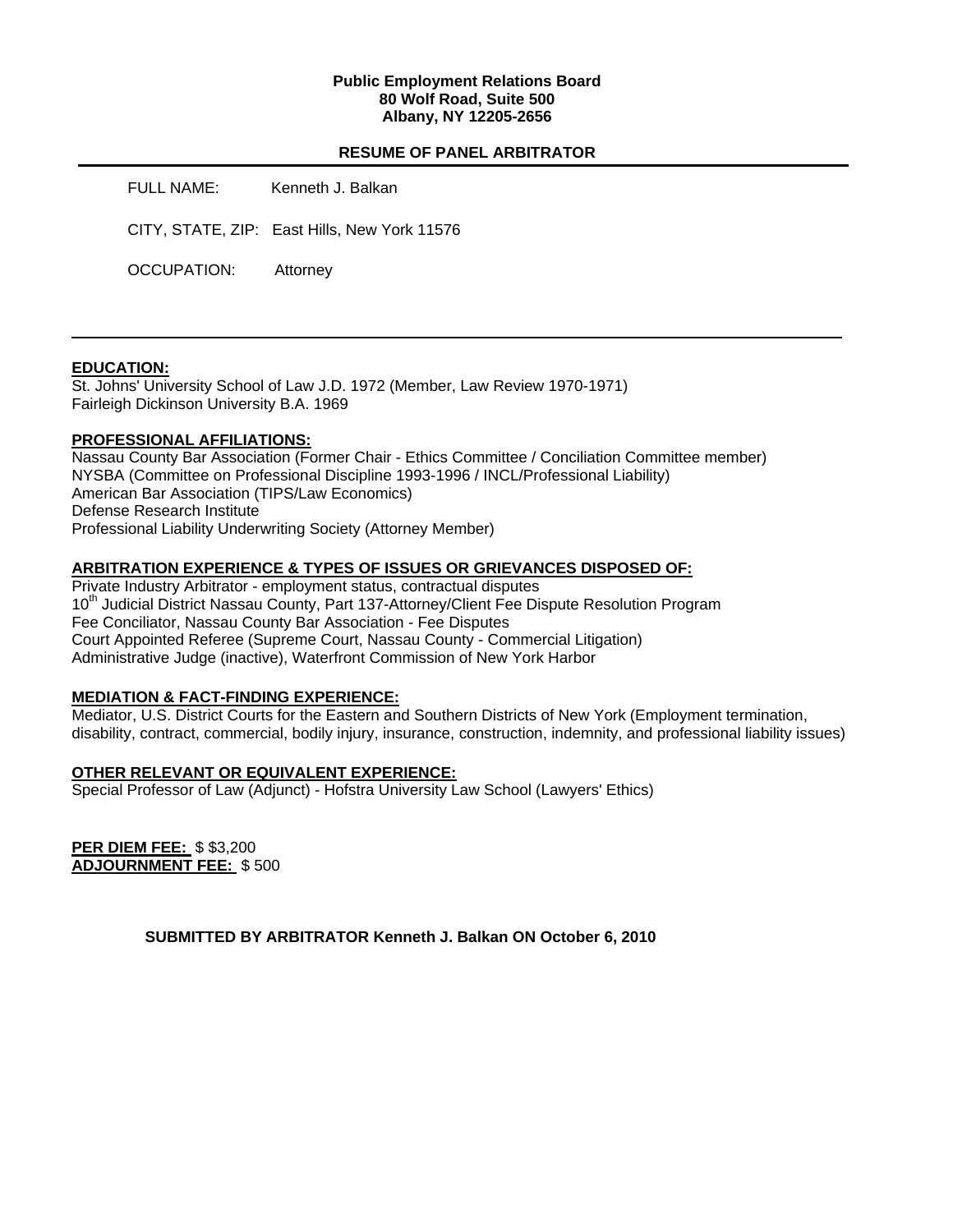#### **Public Employment Relations Board 80 Wolf Road, Suite 500 Albany, NY 12205-2656**

# **BILLING DISCLOSURE STATEMENT**

### ARBITRATOR'S NAME: **Kenneth J. Balkan**

The following is a description of my fees and expenses:

### A) HEARING TIME.

- (1) My per diem is \$3,200 for each day or any part thereof spent hearing a case.
- (2) If a hearing day exceeds 8 hours, I charge:

 $\Box$ a second full per diem  $\boxtimes$ a prorated per diem

 $\Box$ no additional charge  $\Box$ other (describe) :

(3) Additional comments:

B) STUDY TIME.

- (1) I charge \$ 2,500 for each day spent in preparation of the opinion and award.
- (2) This charge  $\Box$  will  $\boxtimes$  will not be prorated for partial days devoted to such preparation.
- (3) Additional comments:

### C) TRAVEL TIME AND EXPENSES.

(1) When travel time plus hearing time exceeds 8 hours in a calendar day:

 $\Box$  Not applicable (no additional charge)

 $\boxtimes$  I charge as follows (describe): \$75 per hour for local travel time

(2) I charge for actual, travel-related expenses incurred in connection with the case  $\Box$ YES  $\boxtimes$  NO.

Where appropriate, a mileage charge for auto travel will be billed at:

 $\Box$  Prevailing IRS rate  $\Box$  Other (describe):

(3) When the scheduled hearing day(s) requires an overnight stay:

 $\boxtimes$ There is no charge, other than for lodging and subsistence.

 $\Box$ I charge as follows (describe):

(4) Additional Comments: